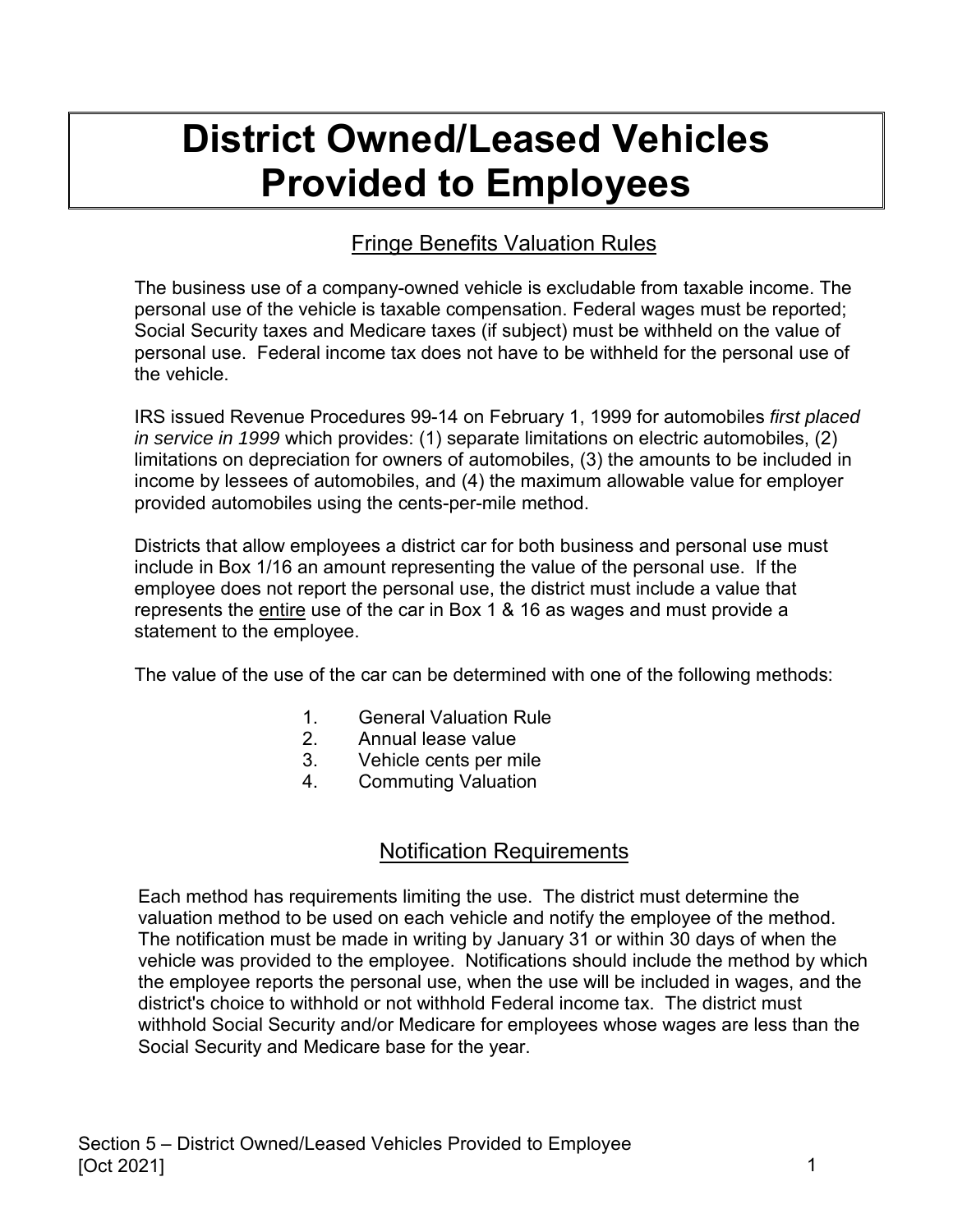Districts are not required to use the same valuation method for all vehicles. Districts should use the method that will provide lowest wages for the employee at the lowest cost to the district for record keeping and calculating the wages. The district must continue to use the same valuation method for an employee for 4 years or until the vehicle is no longer used by the employee.

Notify Employee in Writing by January 31 or within 30 days of when vehicle provided

- Which valuation method used by district
- Method of reporting personal use (How employee will report)
- When personal use will be included in W-2
- The district's choice to withhold or not to withhold Federal Income tax

**Note:** Social Security/Medicare taxes must be withheld if employee is subject.

#### Valuation Rules

Report the personal use of the company vehicle by using the General Valuation Rule or one of the three Special Rules.

#### General Valuation Rule

Under this rule the fair market value of personal use of an employer-provided vehicle is the amount the employee would have to pay a third-party in an arm's-length transaction to buy or lease the same or similar vehicle on the same or comparable terms in the geographic area where the employee uses the vehicle.

Special Valuation Rules

- Annual lease value
- Cents-per-mile
- Commuting

For additional information, please see [IRS Publication 15-B](https://www.irs.gov/pub/irs-pdf/p15b.pdf) Employer's Tax Guide to Fringe Benefits.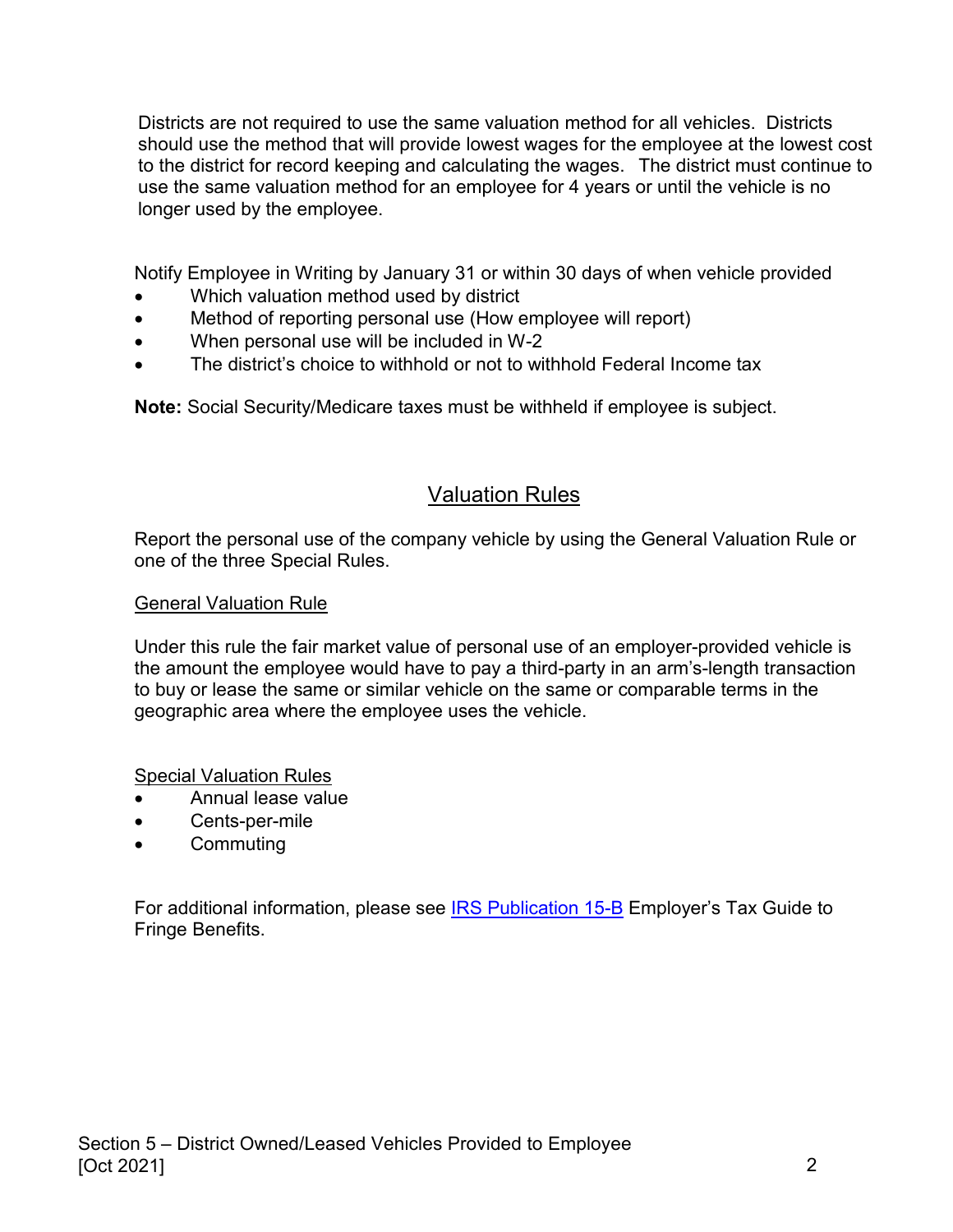## Annual Lease Value

The Internal Revenue Service provides tables that are used to determine the annual valuation of use when the lease valuation rule is used. If the vehicle is transferred to another employee, the valuation is determined on the date of the transfer.

Having determined the annual lease value, you must derive the percentage of personal use. The personal use percentage is then applied to the Annual Lease Value with the amount included in the employee's wages. **If the district provides fuel, 5.5 cents per personal mile must be added to the total cost of the lease.**

 $\triangleright$  Determine the fair market value of the vehicle on first day it is available to employee. The value must be used for the first four calendar years employee has vehicle. After four calendar years, a new value must be determined.

**For district-owned vehicles**, the FMV of the car is the total cost of the car to an individual in an arm's length transaction including sales tax, title and fees.

**For district-leased vehicles**, FMV may be determined by one of the following:

- Manufacturer's invoice price (including options) plus 4%
- Manufacturer's suggested retail prices minus 8%
- Retail value from a nationally recognized pricing source such as the "blue book" [\(www.kbb.com\)](http://www.kbb.com/)

 $\triangleright$  Find the annual lease value (ALV) using fair market value and IRS annual lease value table (provided on the next page).

 $\triangleright$  Multiply ALV by employee's personal use percentage of vehicle (personal miles divided by total miles driven).

 Add 5.5 cents for each personal mile if fuel was provided by employer or prorate fair market value of fuel provided using same ratio

#### **Part-Year Annual Lease Valuation**

The annual lease value is prorated if the use is for less than a full year.

ALV x (# of days auto available divided by  $365$ ) + fuel value (if appropriate) = PYALV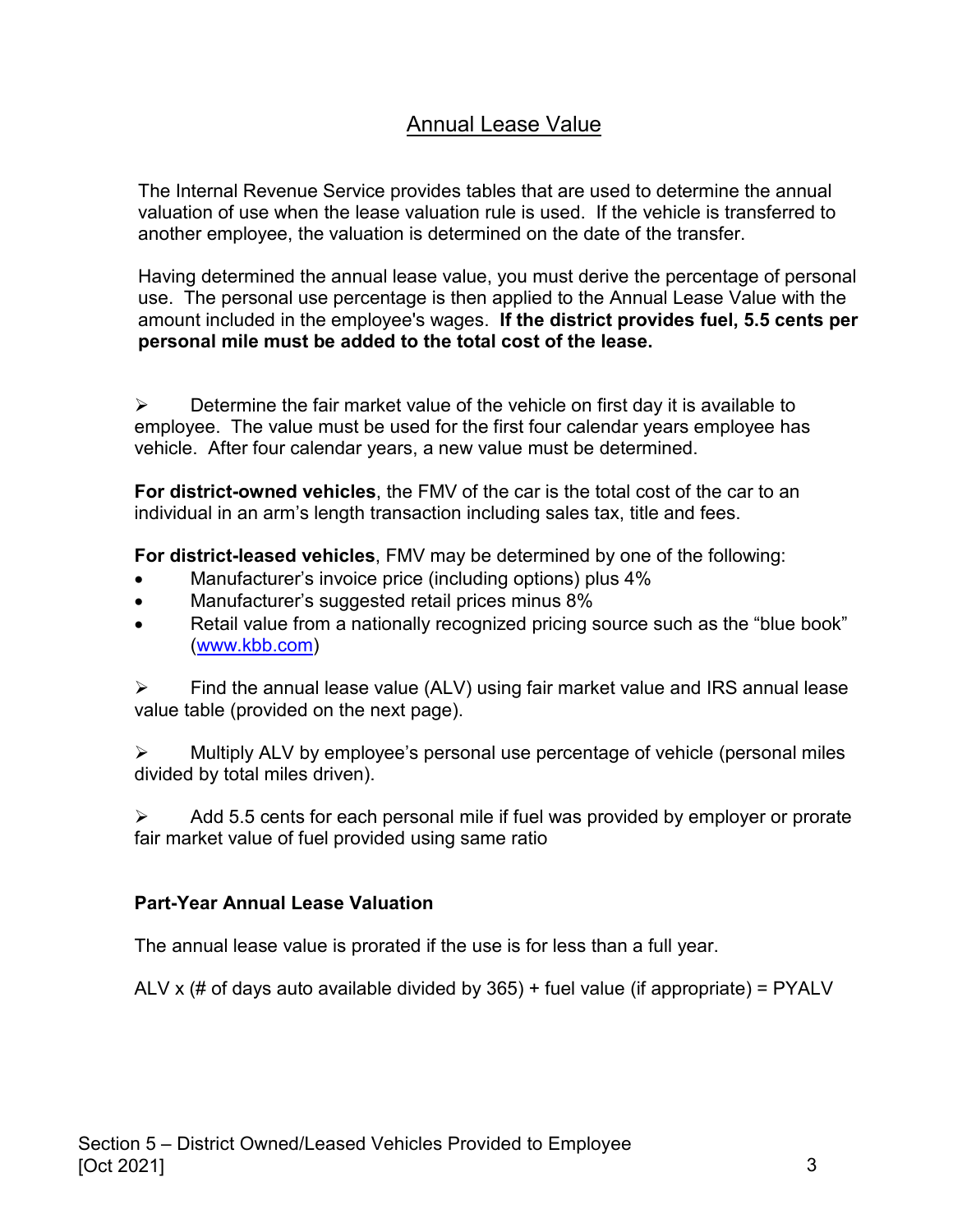# IRS Annual Lease Value Table

| (1) Automobile FMV | (2) Annual Lease |
|--------------------|------------------|
| \$0 to 999         | \$600            |
| 1,000 to 1,999     | 850              |
| 2,000 to 2,999     | 1,100            |
| 3,000 to 3,999     | 1,350            |
| 4,000 to 4,999     | 1,600            |
| 5,000 to 5,999     | 1,850            |
| 6,000 to 6,999     | 2,100            |
| 7,000 to 7,999     | 2,350            |
| 8,000 to 8,999     | 2,600            |
| 9,000 to 9,999     | 2,850            |
| 10,000 to 10,999   | 3,100            |
| 11,000 to 11,999   | 3,350            |
| 12,000 to 12,999   | 3,600            |
| 13,000 to 13,999   | 3,850            |
| 14,000 to 14,999   | 4,100            |
| 15,000 to 15,999   | 4,350            |
| 16,000 to 16,999   | 4,600            |
| 17,000 to 17,999   | 4,850            |
| 18,000 to 18,999   | 5,100            |
| 19,000 to 19,999   | 5,350            |
| 20,000 to 20,999   | 5,600            |
| 21,000 to 21,999   | 5,850            |
| 22,000 to 22,999   | 6,100            |
| 23,000 to 23,999   | 6,350            |
| 24,000 to 24,999   | 6,600            |
| 25,000 to 25,999   | 6,850            |
| 26,000 to 27,999   | 7,250            |
| 28,000 to 29,999   | 7,750            |
| 30,000 to 31,999   | 8,250            |
| 32,000 to 33,999   | 8,750            |
| 34,000 to 35,999   | 9,250            |
| 36,000 to 37,999   | 9,750            |
| 38,000 to 39,999   | 10,250           |
| 40,000 to 41,999   | 10,750           |
| 42,000 to 43,999   | 11,250           |
| 44,000 to 45,999   | 11,750           |
| 46,000 to 47,999   | 12,250           |
| 48,000 to 49,999   | 12,750           |
| 50,000 to 51,999   | 13,250           |
| 52,000 to 53,999   | 13,750           |
| 54,000 to 55,999   | 14,250           |
| 56,000 to 57,999   | 14,750           |
| 58,000 to 59,999   | 15,250           |

For automobiles with a FMV of more than \$59,999, the annual lease value equals (.25 × the FMV of the automobile) + \$500.